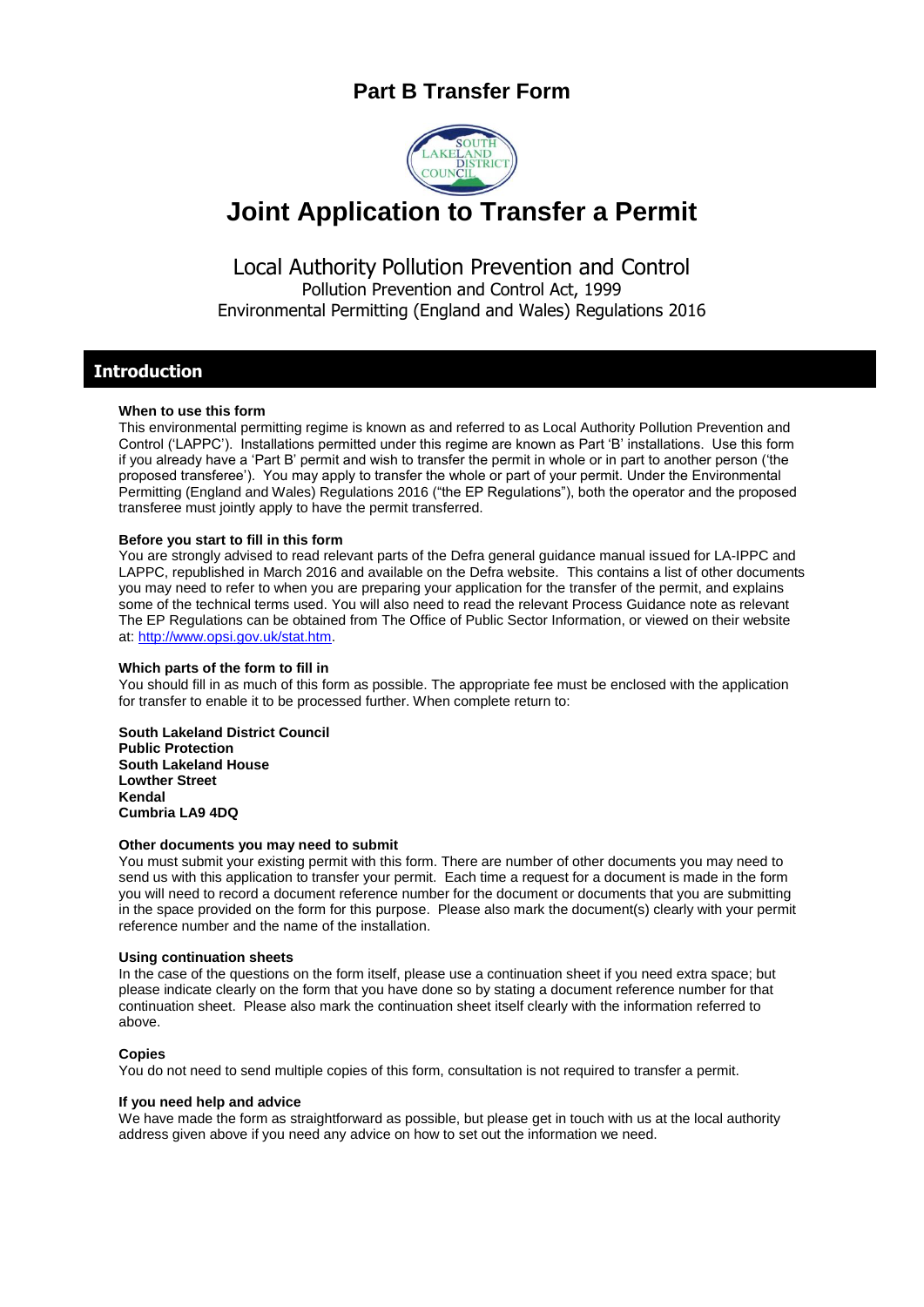#### **A1 Applicant details**

**A1.1** Name of the installation

A1.2 Please give the address of the site of the installation

**Postcode Telephone**

**A1.3** Permit reference number

**A2.1** The Operator – Please provide the full name of company or corporate body

**Trading/business name (if different)**

**Registered Office address**

**Postcode:**

**Principal Office address (if different)**

**Postcode:**

**Please indicate which address correspondence concerning this transfer should be sent to.** 

**A3.1** Who can we contact about your application to transfer your permit?

*It will help to have someone who we can contact directly with any questions about your application. The person you name should have the authority to act on behalf of the operator - This can be an agent or consultant*

|                  | <b>Postcode</b>                                                                                                      |  |
|------------------|----------------------------------------------------------------------------------------------------------------------|--|
| Telephone number |                                                                                                                      |  |
| Fax number       |                                                                                                                      |  |
| email address    | <u> Alexandria de la contrada de la contrada de la contrada de la contrada de la contrada de la contrada de la c</u> |  |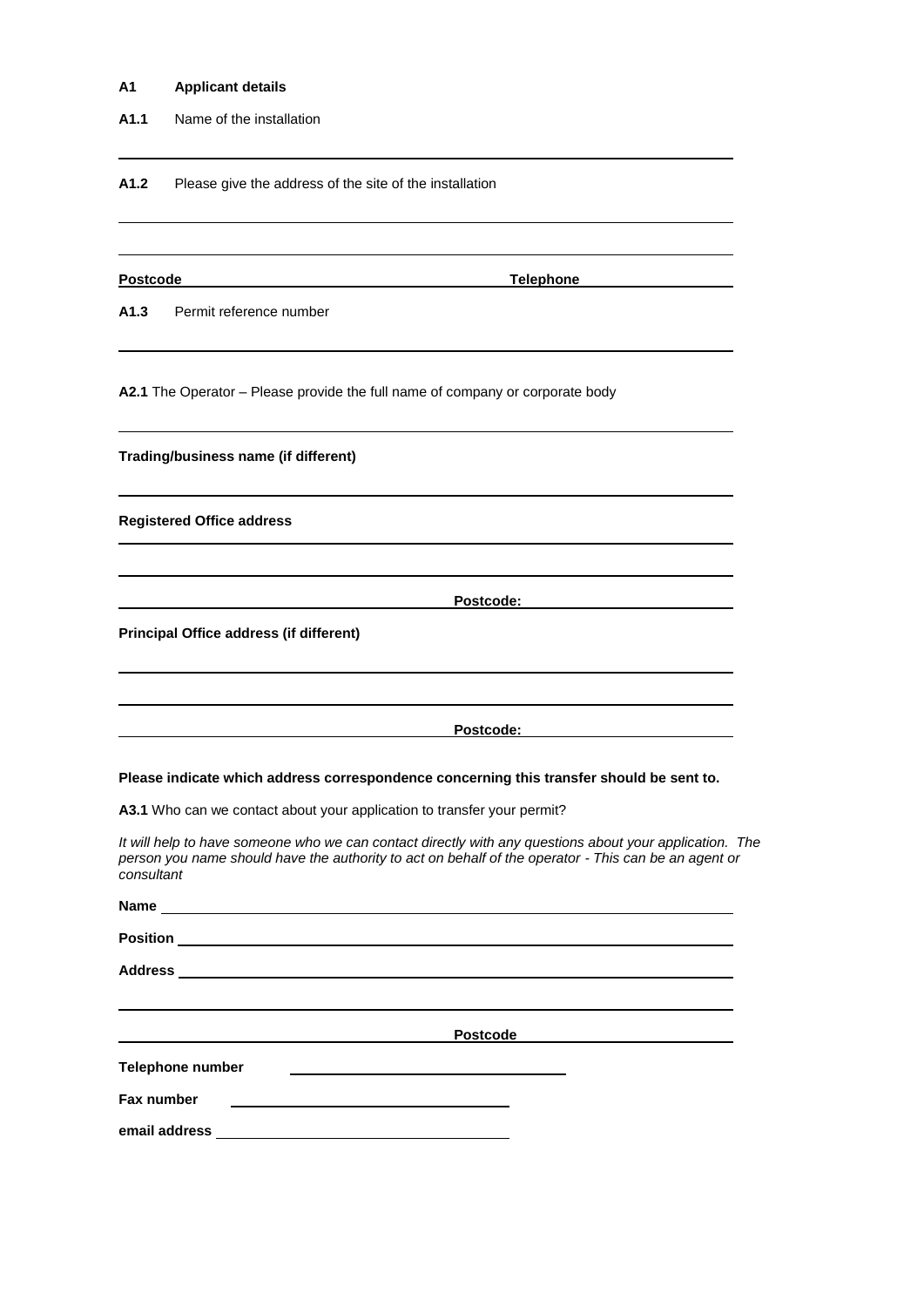**A4** The proposed transferee **– Please provide the full name of company or corporate body**

| Trading/business name (if different)                                                                                                                                                                                                                                                                     |
|----------------------------------------------------------------------------------------------------------------------------------------------------------------------------------------------------------------------------------------------------------------------------------------------------------|
| <b>Registered Office address</b>                                                                                                                                                                                                                                                                         |
|                                                                                                                                                                                                                                                                                                          |
| <b>Postcode</b>                                                                                                                                                                                                                                                                                          |
| <b>Principal Office address (if different)</b>                                                                                                                                                                                                                                                           |
|                                                                                                                                                                                                                                                                                                          |
|                                                                                                                                                                                                                                                                                                          |
| Postcode<br><b>Company registration number</b>                                                                                                                                                                                                                                                           |
|                                                                                                                                                                                                                                                                                                          |
| Please indicate which address correspondence concerning this transfer should be sent to.                                                                                                                                                                                                                 |
| A4.1 Who can we contact about your application to have this permit transferred to you?                                                                                                                                                                                                                   |
| It will help us to have someone who we can contact directly with any questions about the application to transfer<br>this permit to you. The person you name should have the authority to act on behalf of the operator. This can<br>be an agent or consultant rather than the operator.                  |
| Name and the contract of the contract of the contract of the contract of the contract of the contract of the contract of the contract of the contract of the contract of the contract of the contract of the contract of the c                                                                           |
|                                                                                                                                                                                                                                                                                                          |
| Address and the contract of the contract of the contract of the contract of the contract of the contract of the                                                                                                                                                                                          |
|                                                                                                                                                                                                                                                                                                          |
| <b>Postcode</b>                                                                                                                                                                                                                                                                                          |
| <b>Telephone number</b><br><u> 1980 - Johann Barbara, martin a</u>                                                                                                                                                                                                                                       |
|                                                                                                                                                                                                                                                                                                          |
| email address expression and the set of the set of the set of the set of the set of the set of the set of the                                                                                                                                                                                            |
| <b>B1</b><br>Do you wish to transfer the permit in whole or in part?                                                                                                                                                                                                                                     |
| <b>Transfer whole permit</b>                                                                                                                                                                                                                                                                             |
| <b>Partial transfer</b>                                                                                                                                                                                                                                                                                  |
| In the case of partial transfer only please fill in the table below with details of which parts of the<br>installation are to be transferred to the proposed transferee, 'the transferred unit', and which parts of<br>the installation will be retained by the original operator.                       |
| In Column 1, Box A, Activities in the stationary technical unit which are to be retained by the operator<br>Please identify all activities listed in Schedule 1 to the EP Regulations that are proposed to be retained<br>by the original operator in the stationary technical unit of the installation. |
| In Column 1, Day B. Directly appointed activities which are to be retained by the eperator                                                                                                                                                                                                               |

**In** Column 1, Box B, *Directly associated activities which are to be retained by the operator* **Please identify any directly associated activities that are proposed to be retained by the original operator on the same site which:**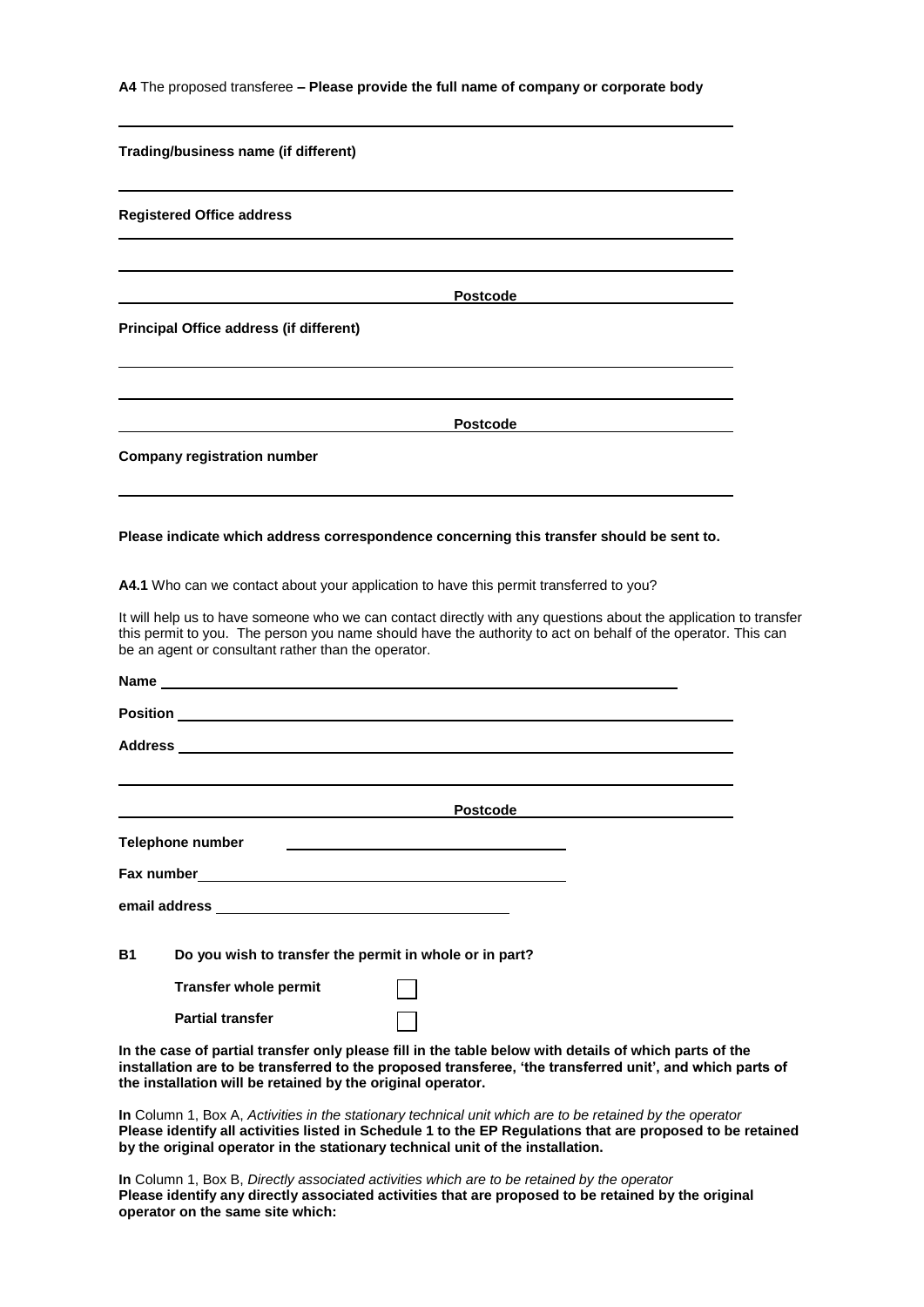**\* have a technical connection with the activities in the stationary technical unit \* could have an effect on pollution**

The transferred unit

**In** Column 1, Box A(i), *Activities in the stationary technical unit which are to, or have, ceased operation.*  **Please identify all activities listed in Schedule 1 to the EP Regulations that are proposed to transfer to the proposed transferee in the stationary technical unit of the installation.**

**In** Column 1, Box B(i),*Directly associated activities which are to, or have, ceased operation* **Please identify any directly associated activities that are proposed to be transfer to the proposed transferee on the same site which:**

**\* have a technical connection with the activities in the stationary technical unit \* could have an effect on pollution**

**In** Column 2, both Boxes A and B, **please quote the Chapter number, Section number, A(2) or B, then paragraph and sub-paragraph number as shown in Part 2 of Schedule 1 to the EP Regulations [For example,** *Manufacturing glass and glass fibre where the use of lead or any lead compound is involved***, would be listed as Chapter 3, Section 3.3, Part B(b)]***.*

| <b>COLUMN1</b>                                                                                                      | <b>COLUMN 2</b>                                       |
|---------------------------------------------------------------------------------------------------------------------|-------------------------------------------------------|
| Box A<br>Activities to remain be retained by the original operator in the<br><b>Stationary Technical Unit</b>       | Section in Schedule 1 of the EP<br><b>Regulations</b> |
|                                                                                                                     |                                                       |
|                                                                                                                     |                                                       |
|                                                                                                                     |                                                       |
|                                                                                                                     |                                                       |
| Box B<br>Directly associated activities to be retained by the original<br>operator in the Stationary Technical Unit | Section in Schedule 1 of the EP<br><b>Regulations</b> |
|                                                                                                                     |                                                       |
|                                                                                                                     |                                                       |
|                                                                                                                     |                                                       |
| Box A(i)<br>Activities proposed to be transfer to the proposed transferee                                           | Section in Schedule 1 of the EP<br><b>Regulations</b> |
|                                                                                                                     |                                                       |
|                                                                                                                     |                                                       |
|                                                                                                                     |                                                       |
| Box B(i)<br>Directly associated activities proposed to be transfer to the<br>proposed transferee                    | Section in Schedule 1 of the EP<br><b>Regulations</b> |
|                                                                                                                     |                                                       |
|                                                                                                                     |                                                       |

**B1.1** Installation table for partial transfer of permit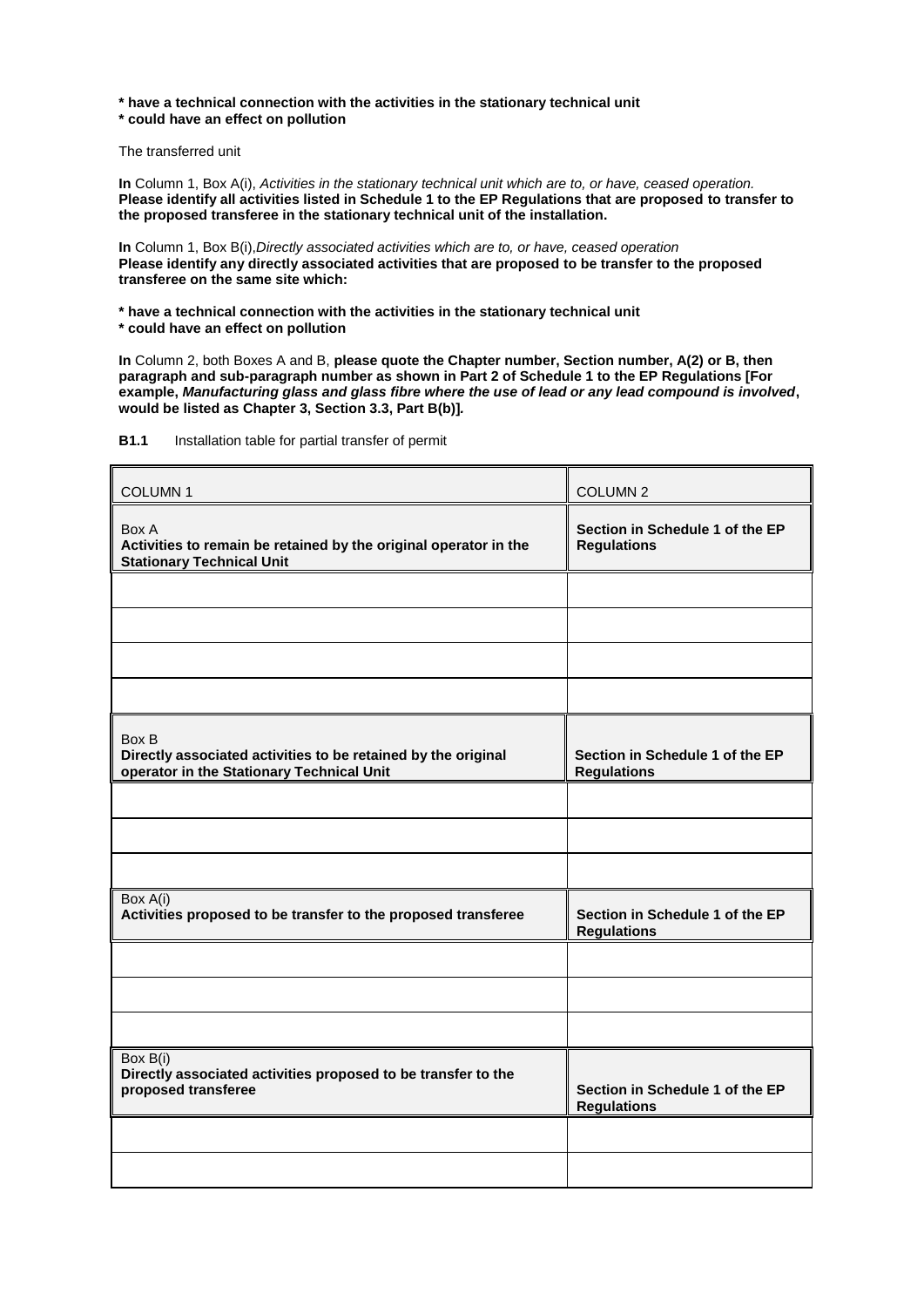**B.1.2** Site Maps

**You do not need to provide a site map in the case of an application to transfer the whole of your permit.** 

**In the case of partial transfer of the permit only please provide:-**

**\* A suitable plan or map showing the activities on the site which are to be retained by the original operator and the activities which are proposed to transfer to the proposed transferee (the transferred unit) within the extent of the installation.** 

**Doc Reference** 

**B2 Additional information**

**B 2.1 Please supply any additional information which you would like us to take account of in considering this application for transfer.**

*Doc Reference*

#### **C1 Fees and Charges**

The enclosed charging scheme leaflet gives details of how to calculate the fee for an application to transfer a permit. Your application cannot be processed unless the correct fee is enclosed.

**C1.1** Please state the amount enclosed as a fee for this application.

**£ (cheques should be made payable to South Lakeland District Council)**

We will confirm receipt of this fee when we write to you acknowledging your transfer application.

**C1.2** Please give any company purchase order number or other reference you wish to be used in relation to this fee.

#### **C3 Commercial confidentiality**

⅃ ٦

**C3.1** Is there any information in this application to transfer, or partially transfer your permit, that you wish to justify being kept from the public register on the grounds of commercial confidentiality ?

| No  |  |
|-----|--|
| Yes |  |

Please provide full justification, considering the definition of commercial confidentiality within the EP regulations.

**Doc Reference** 

**C3.2** Is there any information in the application to transfer, or partially transfer your permit, that you believe should be kept from the public register on the grounds of national security ?

| <b>No</b> |  |
|-----------|--|
| Yes       |  |

**Do not write anything about this information on the form. Please provide full details on separate sheets, plus provide a copy of the transfer application form to the Secretary of State/Welsh Ministers for a Direction on the issue of National Security.**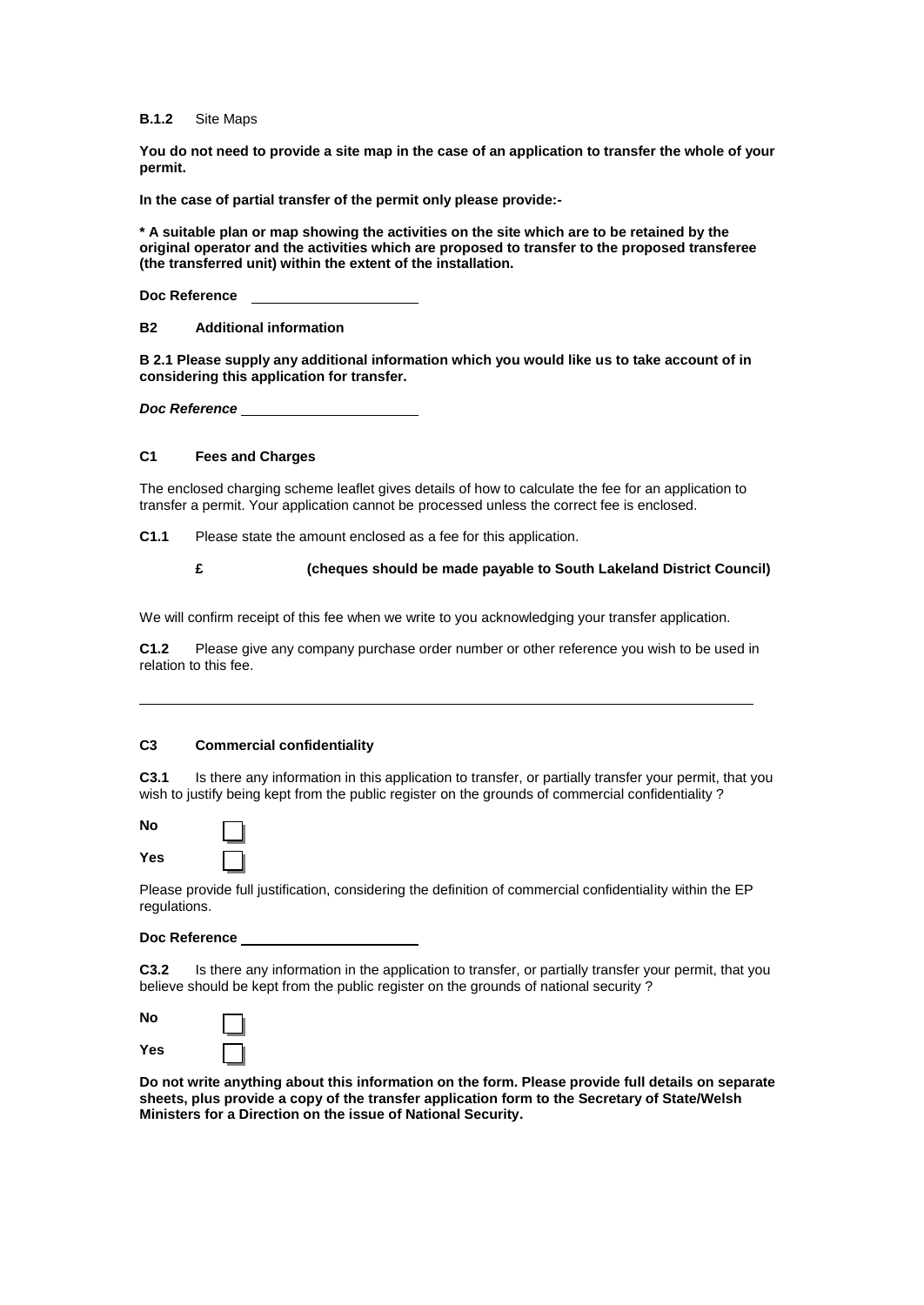#### **C4 Data Protection**

The information you give will be used by the Local Authority to determine your application to transfer, or partially transfer your permit. It will be placed on the relevant public register. We may also use and or disclose any of the information you give us in order to:

- consult with the public, public bodies and other organisations;
- carry out statistical analysis, research and development on environmental issues;
- provide public register information to enquirers:
- make sure you keep to the conditions of your permit and deal with any matters relating to your permit;
- investigate possible breaches of environmental law and take any resulting action;
- prevent breaches of environmental law;
- offer you documents or services relating to environmental matters;
- respond to requests for information under the Freedom of Information Act 2000 and the Environmental Information Regulations 2004 (if the Data Protection Act allows);
- assess customer service satisfaction and improve our service.

We may pass on the information to agents/ representatives who we ask to do any of these things on our behalf.

It is an offence under Regulation 38 of the EP regulations, for the purpose of obtaining the transfer, or partial transfer of a permit (for yourself or anyone else) to:

- make a false statement which you know to be false or misleading in a material particular;
- recklessly make a statement which is false or misleading in a material particular.

If you make a false statement:

- we may prosecute you, and
- if you are convicted, you are liable to a fine or imprisonment (or both).

#### **C4 Declaration by transferees\*: previous offences (delete whichever is inapplicable)**

#### I/We certify

#### EITHER

No offences have been committed in the previous five years which are relevant to my/our competence to operate this installation in accordance with the EP Regulations.

OR

The following offences have been committed in the previous five years which may be relevant to my/our competence to operating this installation in accordance with the regulations:

\_\_\_\_\_\_\_\_ \_\_\_\_\_\_\_\_\_\_\_\_\_

#### **C5 Declaration**

**C5.1** Signature of current operator(s)\*

**I / We certify that the information in this transfer application is correct. I / We apply for a transfer of an existing permit in respect of the particulars described in this transfer application (including supporting documentation) I / We have supplied.**

**Please note that each individual operator must sign the declaration themselves, even if an agent is acting on their behalf.**

**For the transfer application from:**

**Installation name:**